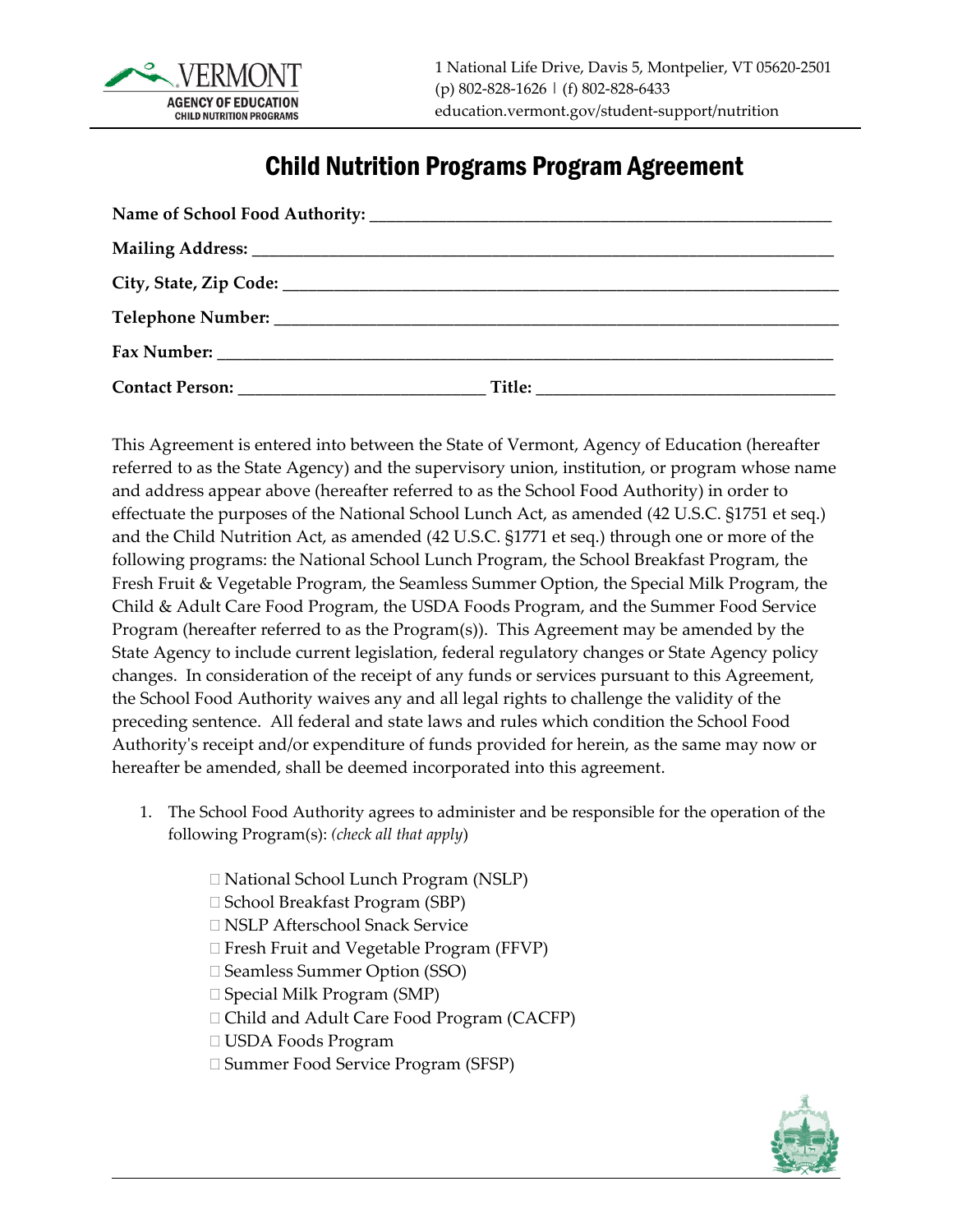a. The school food authority agrees to administer the Child Nutrition Programs noted above at the following schools/sites: (add additional sheets if necessary)

- 1. 2.  $\frac{1}{2}$  $3. \_$ 4. \_\_\_\_\_\_\_\_\_\_\_\_\_\_\_\_\_\_\_\_\_\_\_\_\_\_\_\_\_\_\_\_\_\_\_\_\_\_\_\_\_\_\_\_\_\_\_\_\_\_\_\_\_\_\_\_\_\_\_\_\_\_\_\_\_\_\_\_\_\_\_\_\_\_\_ 5. \_\_\_\_\_\_\_\_\_\_\_\_\_\_\_\_\_\_\_\_\_\_\_\_\_\_\_\_\_\_\_\_\_\_\_\_\_\_\_\_\_\_\_\_\_\_\_\_\_\_\_\_\_\_\_\_\_\_\_\_\_\_\_\_\_\_\_\_\_\_\_\_\_\_\_  $6.$   $-$ 7. \_\_\_\_\_\_\_\_\_\_\_\_\_\_\_\_\_\_\_\_\_\_\_\_\_\_\_\_\_\_\_\_\_\_\_\_\_\_\_\_\_\_\_\_\_\_\_\_\_\_\_\_\_\_\_\_\_\_\_\_\_\_\_\_\_\_\_\_\_\_\_\_\_\_\_  $8.$  $9.$ 10. \_\_\_\_\_\_\_\_\_\_\_\_\_\_\_\_\_\_\_\_\_\_\_\_\_\_\_\_\_\_\_\_\_\_\_\_\_\_\_\_\_\_\_\_\_\_\_\_\_\_\_\_\_\_\_\_\_\_\_\_\_\_\_\_\_\_\_\_\_\_\_\_\_\_ 11. \_\_\_\_\_\_\_\_\_\_\_\_\_\_\_\_\_\_\_\_\_\_\_\_\_\_\_\_\_\_\_\_\_\_\_\_\_\_\_\_\_\_\_\_\_\_\_\_\_\_\_\_\_\_\_\_\_\_\_\_\_\_\_\_\_\_\_\_\_\_\_\_\_\_ 12. \_\_\_\_\_\_\_\_\_\_\_\_\_\_\_\_\_\_\_\_\_\_\_\_\_\_\_\_\_\_\_\_\_\_\_\_\_\_\_\_\_\_\_\_\_\_\_\_\_\_\_\_\_\_\_\_\_\_\_\_\_\_\_\_\_\_\_\_\_\_\_\_\_\_ 13. \_\_\_\_\_\_\_\_\_\_\_\_\_\_\_\_\_\_\_\_\_\_\_\_\_\_\_\_\_\_\_\_\_\_\_\_\_\_\_\_\_\_\_\_\_\_\_\_\_\_\_\_\_\_\_\_\_\_\_\_\_\_\_\_\_\_\_\_\_\_\_\_\_\_ 14. \_\_\_\_\_\_\_\_\_\_\_\_\_\_\_\_\_\_\_\_\_\_\_\_\_\_\_\_\_\_\_\_\_\_\_\_\_\_\_\_\_\_\_\_\_\_\_\_\_\_\_\_\_\_\_\_\_\_\_\_\_\_\_\_\_\_\_\_\_\_\_\_\_\_  $15.$   $\Box$
- 2. The State Agency agrees to:
	- a. Reimburse the School Food Authority, in such amounts as are authorized by federal regulations in connection with providing milk, breakfasts, lunches and/or snacks, and Fresh Fruits & Vegetables to those persons eligible in accordance with 7 C.F.R. Parts 210, 215, 220, 225, 226, 250 and 245. The State Agency's reimbursements to the School Food Authority are conditioned upon receipt of federal funding for the purposes described above, and the continuing eligibility of the School Food Authority for the federal funds;
	- b. Notify the School Food Authority of any changes in the Program(s') requirements and assigned rates of reimbursement;
	- c. Provide, where applicable, consultative and technical assistance;
	- d. Immediately notify USDA of any suspected violation of Section  $12(g)$  of the National School Lunch Act as amended or Section 4(c) of the Agriculture and Consumer Protection Act 1973 as amended to allow USDA in conjunction with US Department of Justice to determine whether federal criminal prosecution is warranted. Whoever embezzles, willfully misapplies, steals or obtains by fraud, donated foods, funds, or any assets or property deriving from donated foods, funds, assets or property for his/her own use or gain knowing such donated foods, funds, assets or property have been embezzled, willfully misapplied, stolen or obtained by fraud shall be subject to Federal criminal prosecution under either section.
	- e. If USDA Foods are included in this agreement, the State Agency Agrees to:
		- i. Distribute those donated foods made available by USDA to eligible programs in accordance with Federal Regulations, Guidelines and instructions thus insuring that Program integrity is maintained;
		- ii. Make every attempt to ensure that donated foods are delivered in accordance with reasonable schedules; however USDA and the State Agency shall not be responsible for delays in delivery or non-delivery of donated foods due to any cause;
		- iii. Investigate promptly claims received in connection with the distribution or use of donated food;

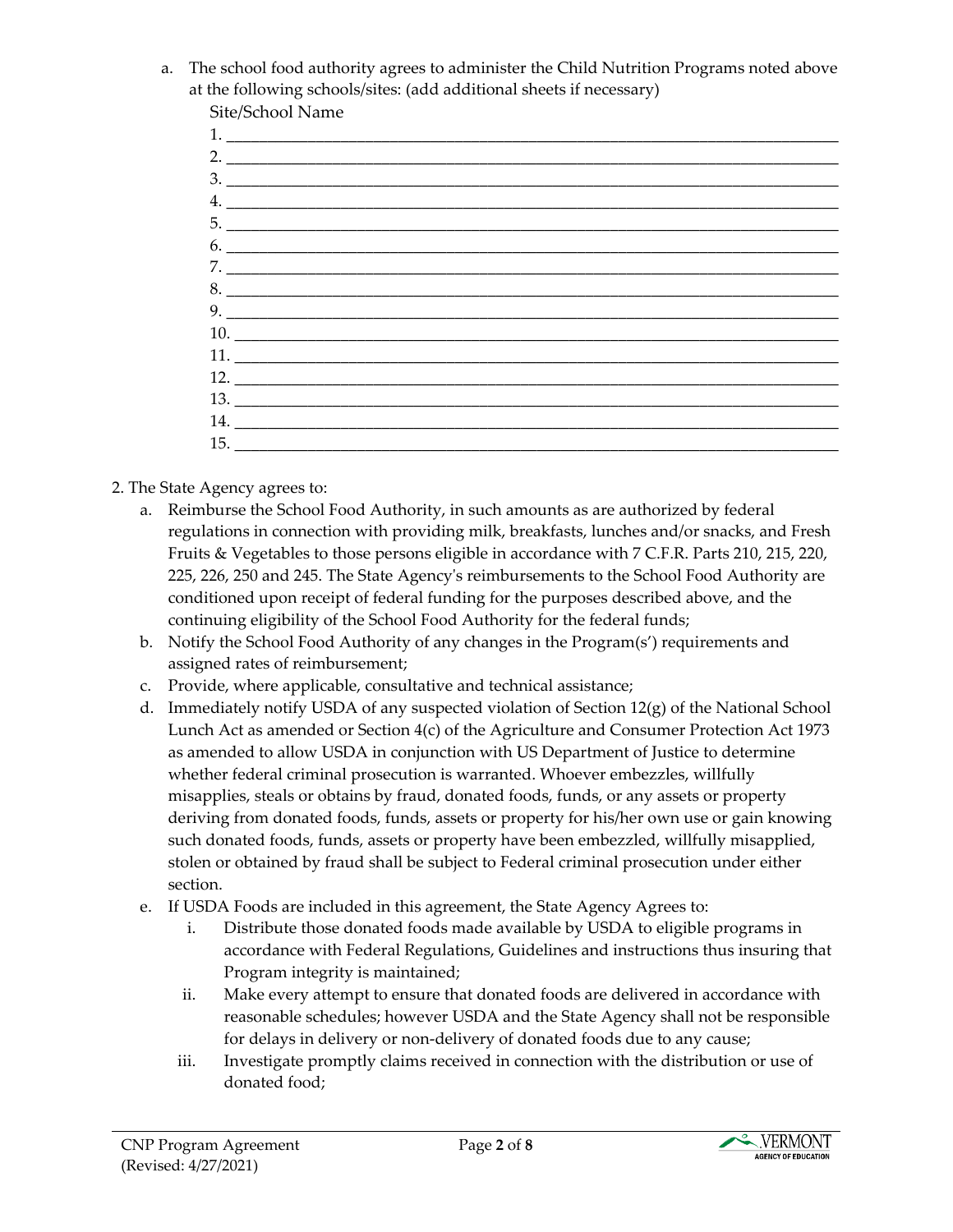- iv. The State Agency and the USDA reserve the right to inspect commodities in storage, the facilities used for storing such commodities and all records and reports pertaining to the distribution of commodities at any reasonable time;
- v. The State Agency reserves the right to discontinue immediately further shipments of USDA donated foods to a SFA which fails to comply with the general intents and purposes set forth in this agreement, or any instructions issued pursuant thereto. Either the State Agency or the USDA, or both, shall have the right to take further action through available means when considered necessary, including prosecution under applicable State and Federal statutes or other judicial means of enforcement. USDA commodities will not be made available to agencies that practice discrimination in service, facilities, or employment of persons because of race, color or national origin.
- f. This agreement shall be effective when executed by both parties and shall continue in effect until terminated as provided herein. Either party hereto may, by giving at least thirty (30) days written notice, terminate this agreement. Upon receipt of evidence that the terms and conditions of the agreement have not been fully complied with by the SFA, the State Agency may terminate this agreement immediately by notice in writing to the SFA.
- 3. The School Food Authority agrees to:
	- a. Meet all applicable responsibilities and requirements set forth in 7 C.F.R. Parts 210, 215, 220, 225, 226, 245, 250 and 3015, as well as OMB Circular No. A-102, Attachment O;
	- b. Operate a non-profit food service program and use income from the Program(s) only for purposes of the Program(s);
	- c. Limit the operating balance of the Program(s) to no more than three months' operating costs, and adhere to all State Agency and federal requirements to account for all revenues and expenditures of the non-profit food service;
	- d. Serve meals and/or milk which meet the minimum nutritional requirements specified by federal regulations and which served during the times of each school day specified in such regulations;
	- e. Provide meals free or at reduced price and/or milk free to all children who are eligible pursuant to 7CFR Part 245;
	- f. Use USDA eligibility guidelines to determine student eligibility for free or reduced price meals and/or free milk. Additionally, the School Food Authority shall furnish a written statement of policy to the State Agency to be followed in making a determination of the recipients of free or reduced price meals or free milk. Upon the State Agency's approval of such policy, the School Food Authority shall publicly announce the policy in the manner required by 7 CFR Part 245;
	- g. Price each type of meal as a unit or operate a program that does not charge for meals. If meals are offered at different prices, make all meals at all price levels available to students who receive free or reduced price meals. Competitive foods may, in the discretion of the School Food Authority, be sold in accordance with 7 CFR §210.11, but only if all income from the sale of such foods accrues to the benefit of the nonprofit school food service, the school, or student organizations approved by the school;
	- h. Make no discrimination against any child for any reason, including his or her eligibility to receive free or reduced price meals.
	- i. Further, "the program applicant herby agrees that it will comply with Title VI of the Civil Rights Act of 1964 (42 U.S.C. 2000d et seq.), Title IX of the Educational Amendments of 1972 (20 U.S.C. 1681 et seq.), Section 504 of the Rehabilitation Act of 1973 (29 U.S.C) 794), the Age

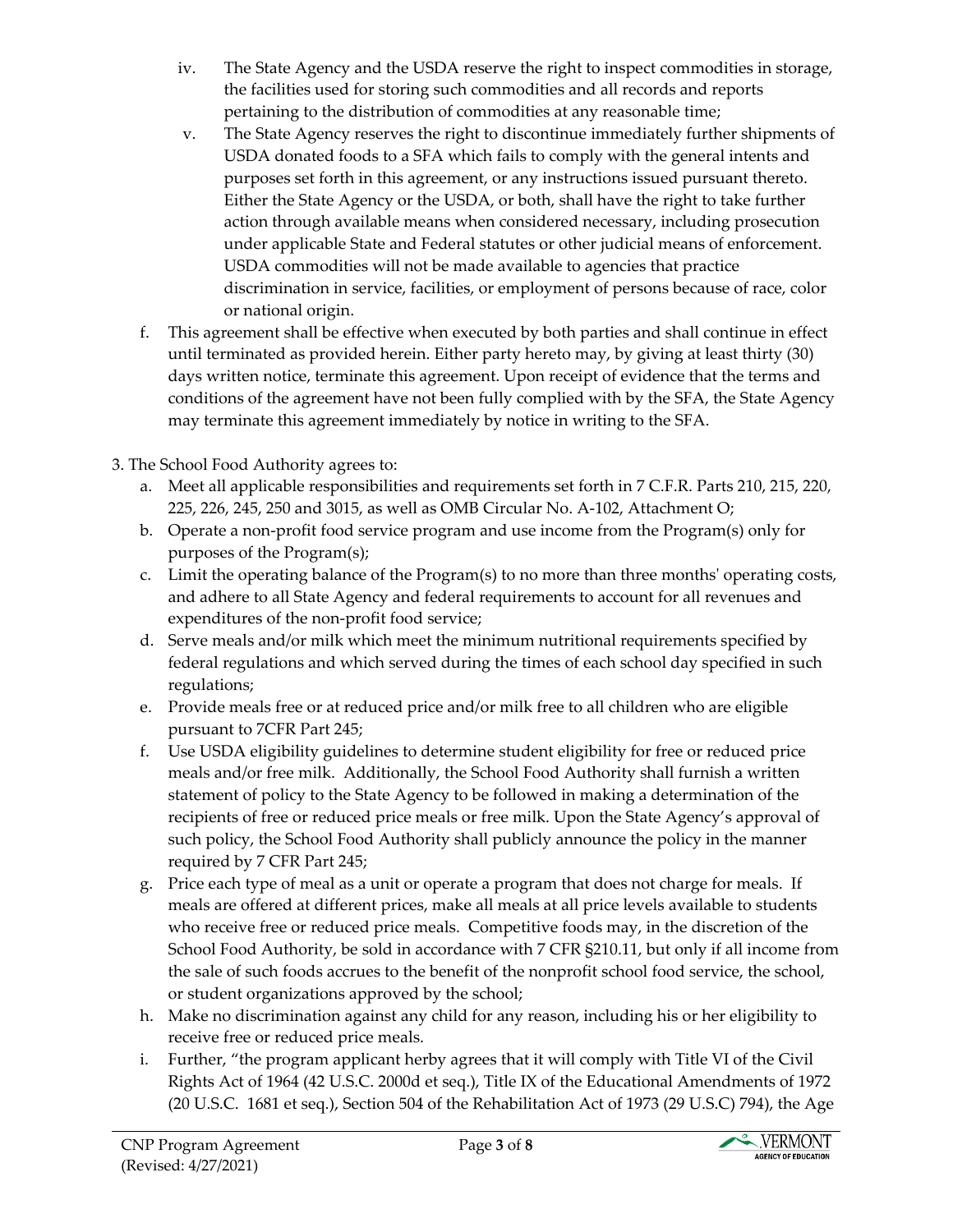Discrimination Act of 1975 (42 U.S.C. 6101 et seq.): all provisions required by the implementing regulations of the Department of Agriculture; Department of Justice Enforcement Guidelines, 28 CFR SO.3 and 42; and FNS directives and guidelines to the effect that, no person shall, on the grounds of race, color, national origin, sex, age or disability, be excluded from participation in, be denied benefits of, or otherwise be subject to discrimination under any program or activity for which the applicant receives Federal financial assistance from FNS; and hereby gives assurance that it will immediately take measures necessary to effectuate this agreement.

By accepting this assurance, the program application agrees to compile data, maintain records, and submit reports as required, to permit effective enforcement of the nondiscrimination laws and permit authorized USDA personnel during normal working hours of program operation to review such records, books and accounts as needed to ascertain compliance with the nondiscrimination laws. If there are any violations of this assurance, the Department of Agriculture, FNS, shall have the right to seek judicial enforcement of this assurance. This assurance is binding on the program applicant, its successors, transferees, and assignees, as long as it receives assistance or retains possession of any assistance of the USDA. The person or persons whose signatures appear below are authorized to sign this assurance on behalf of the program applicant."

- j. Ensure that the system for approving applications for free and reduced price meals and for collecting money and counting meals does not overtly identify students' eligibility category;
- k. Claim reimbursement only for meals served to children meeting federal eligibility requirements. Further, the School Food Authority shall submit claims for reimbursement in accordance with 7 C.F.R. §210.8, including the establishment of a claims review process as required therein. The School Food Authority official signing a claim shall be responsible for reviewing and analyzing meal counts to ensure accuracy. Failure to submit accurate claims will result in the recovery of any overclaim and may result in a withholding of payments. If failure to submit accurate claims reflects embezzlement, willful misapplication of funds, theft, or fraudulent activity, the penalties specified in 7 CFR §210.26 will apply along with other possible penalties;
- l. Submit claims for reimbursement in accordance with procedures set up by the Department and no later than the sixtieth (60th) day after the last day of the claim month. Failure to adhere to these requirements may, at the Department's discretion, result in the withholding of payments;
- m. Maintain proper sanitation and health standards and all necessary facilities for storage, preparing and serving food;
- n. If USDA Foods are included in this agreement, the SFA agrees to:
	- i. Abide by the USDA Regulations covering the distribution and use of USDA Foods and comply with all provisions that pertain to Recipient Agency procedures;
	- ii. Request and accept USDA Foods only in quantities which can be properly stored and fully utilized without waste;
	- iii. Communicate requests for USDA Foods electronically using the WBSCM system, or other means, as instructed by the Distributing Agency;
	- iv. Provide adequate facilities and personnel for the proper care, handling, storage and use of USDA Foods to safeguard against spoilage, theft, or other loss;
	- v. Immediately report to the Distributing Agency any USDA Foods that are delivered damaged, spoiled, or otherwise unusable;
	- vi. Arrange and pay for delivery of USDA Foods from the state-contracted storage

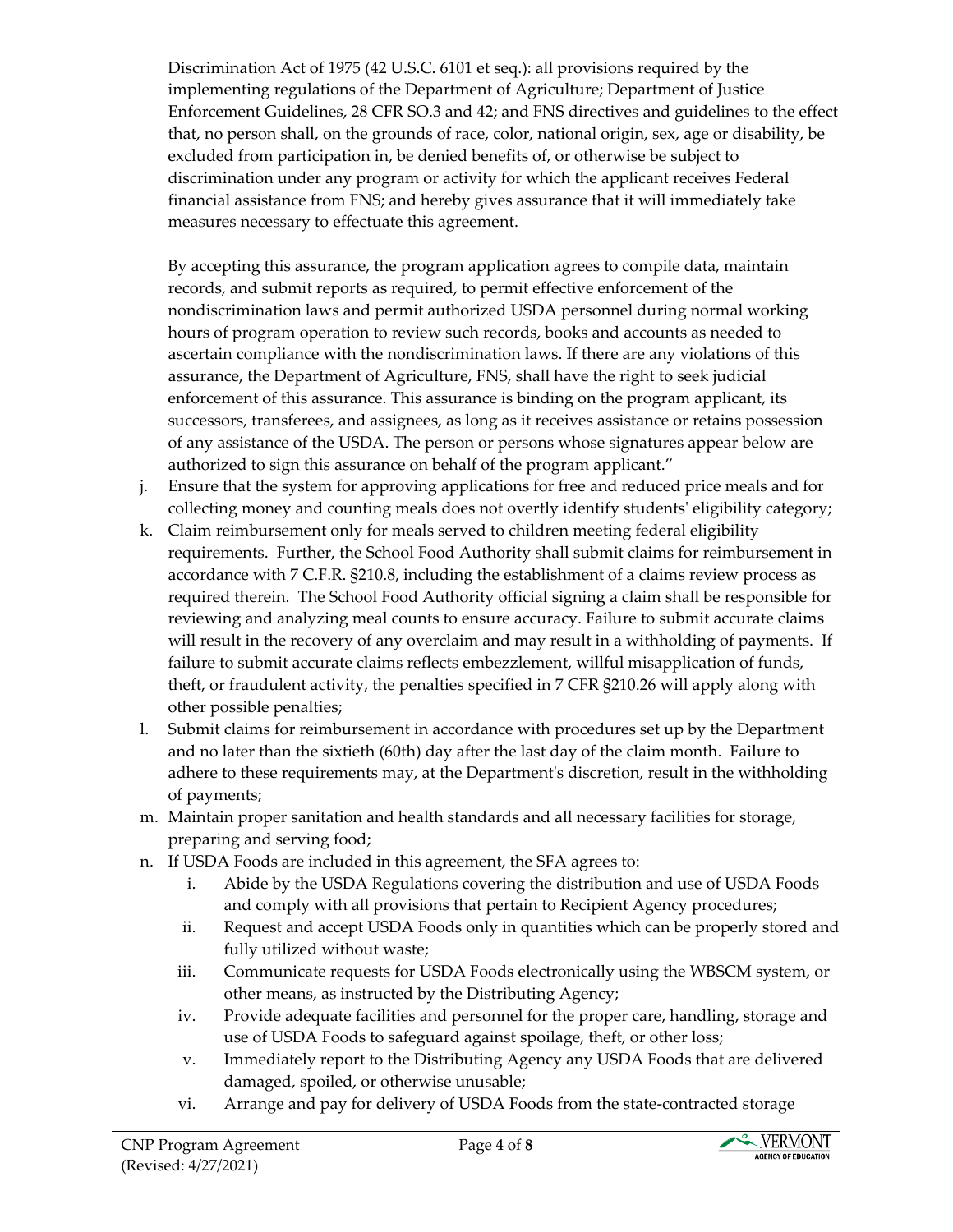warehouse to the SFA's location(s), if applicable;

- vii. Accept responsibility for per-case storage costs charged by the state-contracted storage warehouse for storage of USDA Foods received by the SFA, if applicable;
- viii. Comply with any instructions received from the Distributing Agency or from USDA regarding recalls or holds of USDA Foods;
- ix. Report to the Distributing Agency any suspected theft, embezzlement, fraud or willful misuse of or related to USDA Foods;
- x. If the State Agency issues notice of termination or cancellation of this agreement, the SFA agrees to comply with the instruction of the Food Distribution Program either to distribute or re-donate all remaining inventories of USDA donated commodities in accordance with the provisions of this agreement and to transmit such reports as are required by the State Agency to record the final disposition of such inventories. SFAs will be held by the State Agency to record the final disposition of such inventories. SFAs will be held accountable for any losses occurring prior to the date of termination, which may be revealed in a final closeout audit of the SFA operation.
- o. Maintain full and accurate records of the Program(s) and take all steps necessary to comply with the State Agency's requirements and federal regulations regarding financial management (including 7 C.F.R. §210.14 and Part 3015 as applicable). Additionally, the School Food Authority shall maintain files of approved and denied applications for free and reduced price meals, as well as files of withdrawn applications. The School Food Authority will make all records pertaining to the non-profit food service available, upon request, to the State Agency and/or to the United States Department of Agriculture for audit or review. Such records will be retained by the School Food Authority for a period of three years after the date of the final Claim for Reimbursement for the fiscal year to which they pertain, except that if audit findings have not been resolved, the records shall be retained beyond the three year period as long as required for resolution of the issues raised by the audit.
- p. With regard to School Food Authorities with more than one school, perform at least one onsite review of the meal counting and reporting or claiming practices of each school under its jurisdiction no later than February 1 of each school year. As part of such review, the School Food Authority shall complete an on-site review form which is available from the State Agency. If an on-site review discloses problems with the counting and reporting or claiming practices in a school, the School Food Authority shall immediately implement corrective action and shall conduct an additional on-site review within 30 calendar days thereafter to verify that the corrective action was successful. All written documentation of on-site reviews and corrective actions will be maintained on file as part of the records of the program.
- q. Determine the number of free, reduced price, and paid meals and half-pints of milk served daily by means of an actual meal count at the point of service. The term "point of service" means that point in the food service operation where a determination can accurately be made that a reimbursable, free, reduced-price or paid lunch or half-pint of milk has been served to an eligible child.
- r. Submit all reports required by the State Agency and by federal regulation.
- s. No later than December 31 of each school year, provide the State Agency with a report of the number of students in each of the schools in the School Food Authority approved for free and reduced price meals as of the last operating day of the preceding October.

4. In the event that the School Food Authority contracts, or intends to contract, with a food service management company or any other business organization or individual for the operation and/or

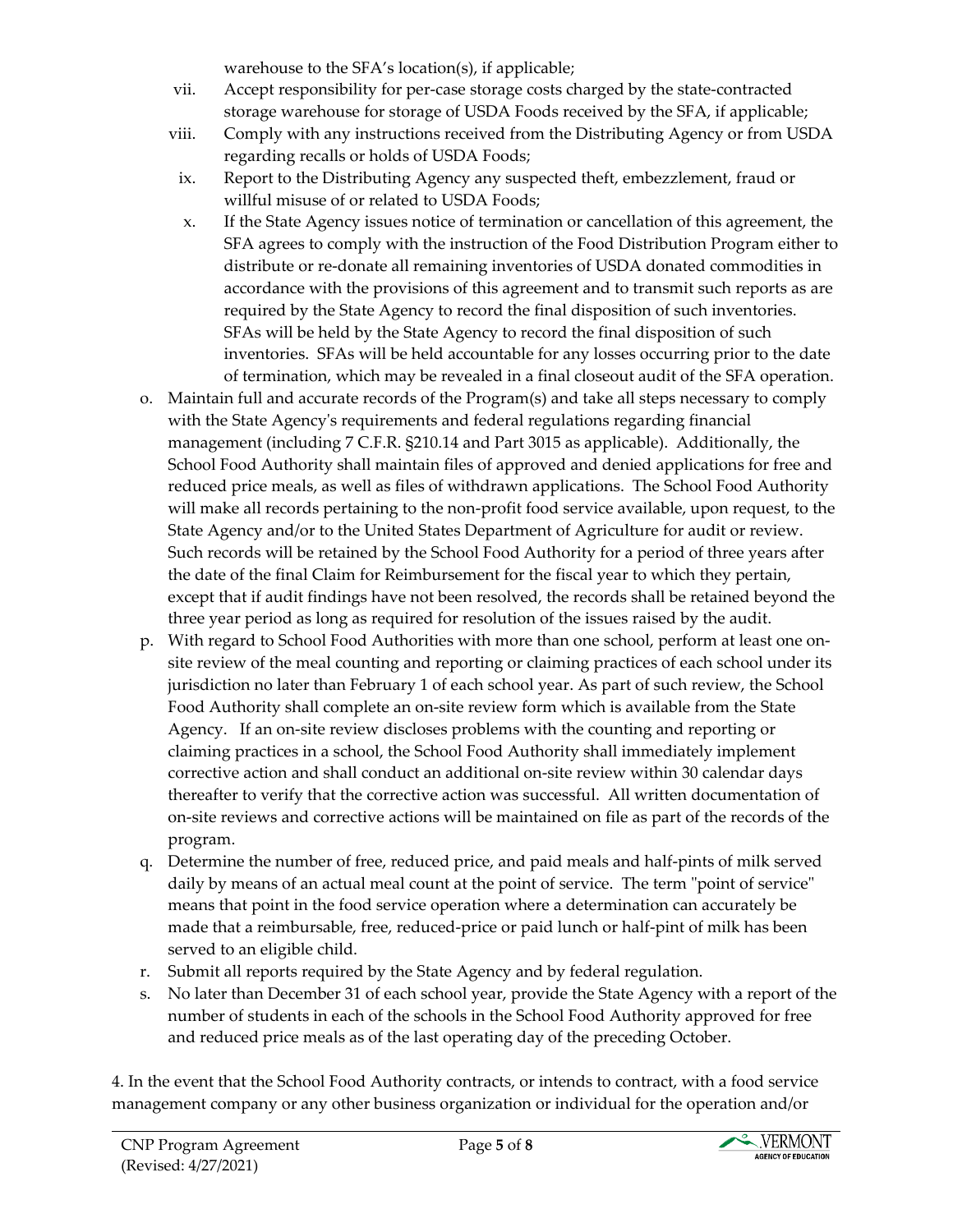management of the Program(s) (hereafter referred to as a program contractor), the School Food Authority will not be eligible for reimbursement unless:

- a. The contract is reached in accordance with federal procurement requirements and 16 V.S.A. §559, and State Agency regulations;
- b. The School Food Authority submits to the State Agency, and secures the State Agency's approval of, any invitations for bid, requests for proposal or any similar document prior to the public distribution and/or publication of such document;
- c. The School Food Authority submits any proposed contract with a program contractor to the State Agency at least 30 days before the intended effective date of such contract, and secures the State Agency's approval of such contract before it is signed or otherwise agreed to by the School Food Authority;
- d. The School Food Authority prepares any and all invitations for bid, requests for proposal, contracts and any other documents related to the procurement of a program contractor; a current or prospective program contractor shall not prepare such documents;
- e. With regard to cost-reimbursable contracts, the School Food Authority shall monitor the program contractor's cost records no less often than monthly; and,
- f. The School Food Authority monitors the food service operation through periodic on- site visits during the operating hours of such program contractor; the first such on-site visit shall occur no later than October 15 of each school year.

5. The term of this Agreement shall be permanent; however, the State Agency and the School Food Authority may revise this Agreement yearly by amendment/renewal.

6. The State Agency, in its discretion, may take corrective action immediately upon receipt of evidence that the terms hereof are not being complied with by the School Food Authority.

"The Program applicant hereby agrees that it will comply with Title VI of the Civil Rights Act of 1964 (P.L. 88-352) and all requirements imposed by the regulations of the Department of Agriculture (7 CFR Part 15), DOJ (28) CFR Parts 42 and 50) and FNS directives or regulations issued pursuant to that Act and the regulations, to the effect that, no person in the United States shall, on the ground of race, color, national origin, sex, age, or disability, be excluded from participation in, be denied the benefits of, or be otherwise subject to discrimination under any program or activity for which the Program applicant received Federal financial assistance from USDA; and hereby gives assurance that it will immediately take any measures necessary to fulfill this agreement."

"This assurance is given in consideration of and for the purpose of obtaining any and all Federal financial assistance, grants, and loans of Federal funds, reimbursable expenditures, grant, or donation of Federal property and interest in property, the detail of Federal personnel, the sale and lease of, and the permission to use Federal property or interest in such property or the furnishing of services without consideration or at a nominal consideration, or at a consideration that is reduced for the purpose of assisting the recipient, or in recognition of the public interest to be served by such sale, lease, or furnishing of services to the recipient, or any improvements made with Federal financial assistance extended to the Program applicant by USDA. This includes any Federal agreement, arrangement, or other contract that has as one of its purposes the provision of cash assistance for the purchase of food, and cash assistance for purchase or rental of food service equipment or any other financial assistance extended in reliance on the representations and agreements made in this assurance."

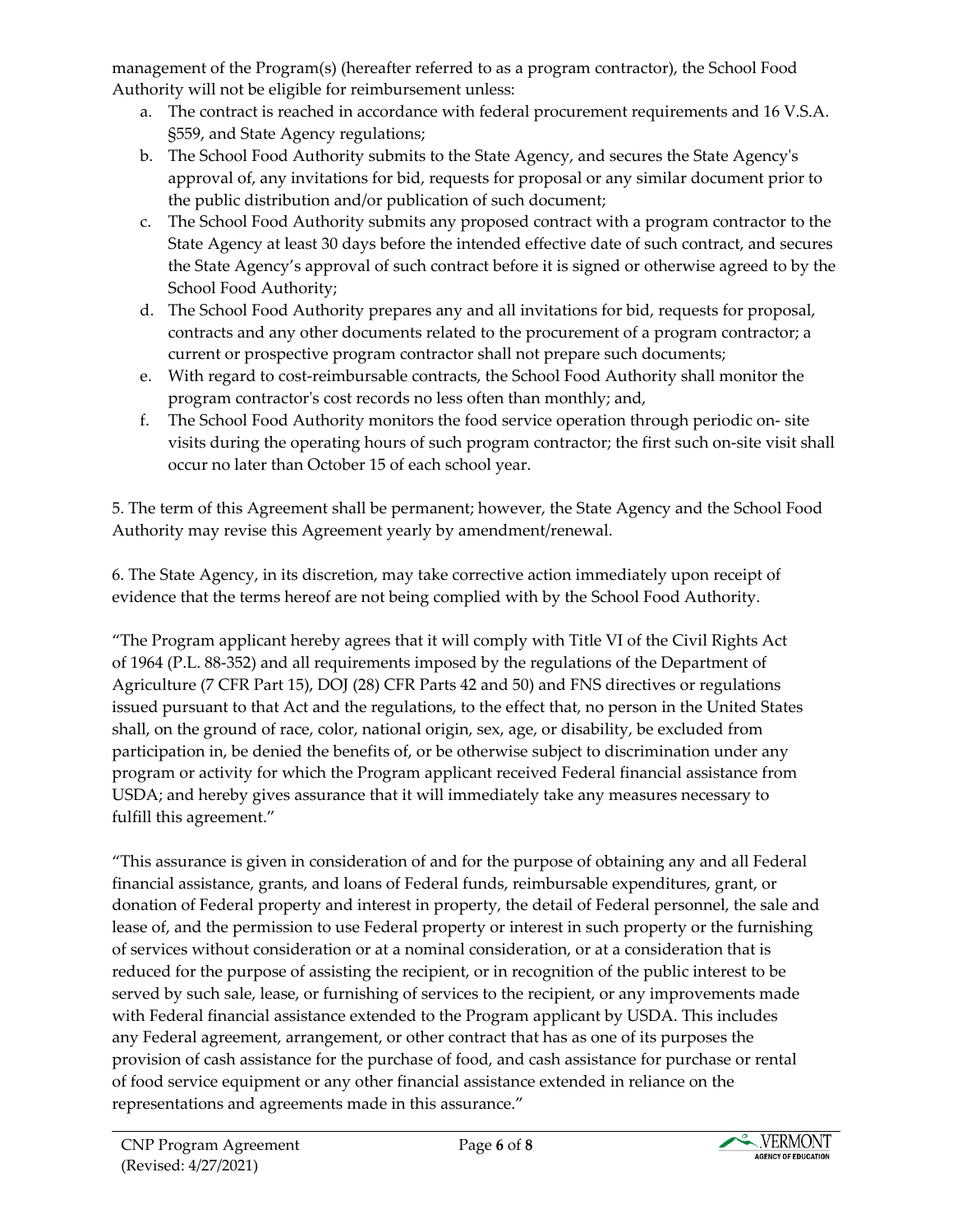"By accepting this assurance, the Program applicant agrees to compile data, maintain records, and submit reports as required, to permit effective enforcement of nondiscrimination laws and permit authorized USDA personnel during hours of program operation to review such records, books, and accounts as needed to ascertain compliance with the nondiscrimination laws. If there are any violations of this assurance, the Department of Agriculture, FNS, shall have the right to seek judicial enforcement of this assurance. This assurance is binding on the Program applicant, its successors, transferees, and assignees as long as it receives assistance or retains possession of any assistance from USDA. The person or persons whose signatures appear below are authorized to sign this assurance on the behalf of the Program applicant."

The Vermont Agency of Education hereby agrees that it will comply with:

i. Title VI of the Civil Rights Act of 1964 (42 U.S.C. 2000d et seq.)

ii. Title IX of the Education Amendments of 1972 (20 U.S.C. 1681 et seq.);

iii. Section 504 of the Rehabilitation Act of 1973 (29 U.S.C. 794);

iv. Age Discrimination Act of 1975 (42 U.S.C. 6101 et seq.);

v. Title II and Title III of the Americans with Disabilities Act (ADA) of 1990 as amended by the ADA Amendment Act of 2008 (42 U.S.C. 12131-12189);

vi. Executive Order 13166, "Improving Access to Services for Persons with Limited English Proficiency." (August 11, 2000);

vii. All provisions required by the implementing regulations of the Department of Agriculture (USDA) (7 CFR Part 15 et seq.);

viii. Department of Justice Enforcement Guidelines (28 CFR Parts 35, 42 and 50.3);

ix. Food and Nutrition Service (FNS) directives and guidelines to the effect that, no person shall, on the grounds of race, color, national origin, sex, age, or disability, be excluded from participation in, be denied the benefits of, or otherwise be subject to discrimination under any program or activity for which the Program applicant receives Federal financial assistance from USDA; and hereby gives assurance that it will immediately take measures necessary to effectuate this Agreement. x. The USDA non-discrimination statement that in accordance with Federal civil rights law and U.S. Department of Agriculture (USDA) civil rights regulations and policies, the USDA, its Agencies, offices, and employees, and institutions participating in or administering USDA programs are prohibited from discriminating based on race, color, national origin, religion, sex, gender identity (including gender expression), sexual orientation, disability, age, marital status, family/parental status, income derived from a public assistance program, political beliefs, or reprisal or retaliation for prior civil rights activity, in any program or activity conducted or funded by USDA (not all bases apply to all programs).

This assurance is given in consideration of and for the purpose of obtaining any and all Federal financial assistance, grants, and loans of Federal funds, reimbursable expenditures, grant, or donation of Federal property and interest in property, the detail of Federal personnel, the sale and lease of, and the permission to use Federal property or interest in such property or the furnishing of services without consideration or at a nominal consideration, or at a consideration that is reduced for the purpose of assisting the recipient, or in recognition of the public interest to be served by such sale, lease, or furnishing of services to the recipient, or any improvements made with Federal financial assistance extended to the Program applicant by USDA. This includes any Federal agreement, arrangement, or other contract that has as one of its purposes the provision of cash assistance for the purchase of food, and cash assistance for purchase or rental of food service equipment or any other financial assistance extended in reliance on the representations and